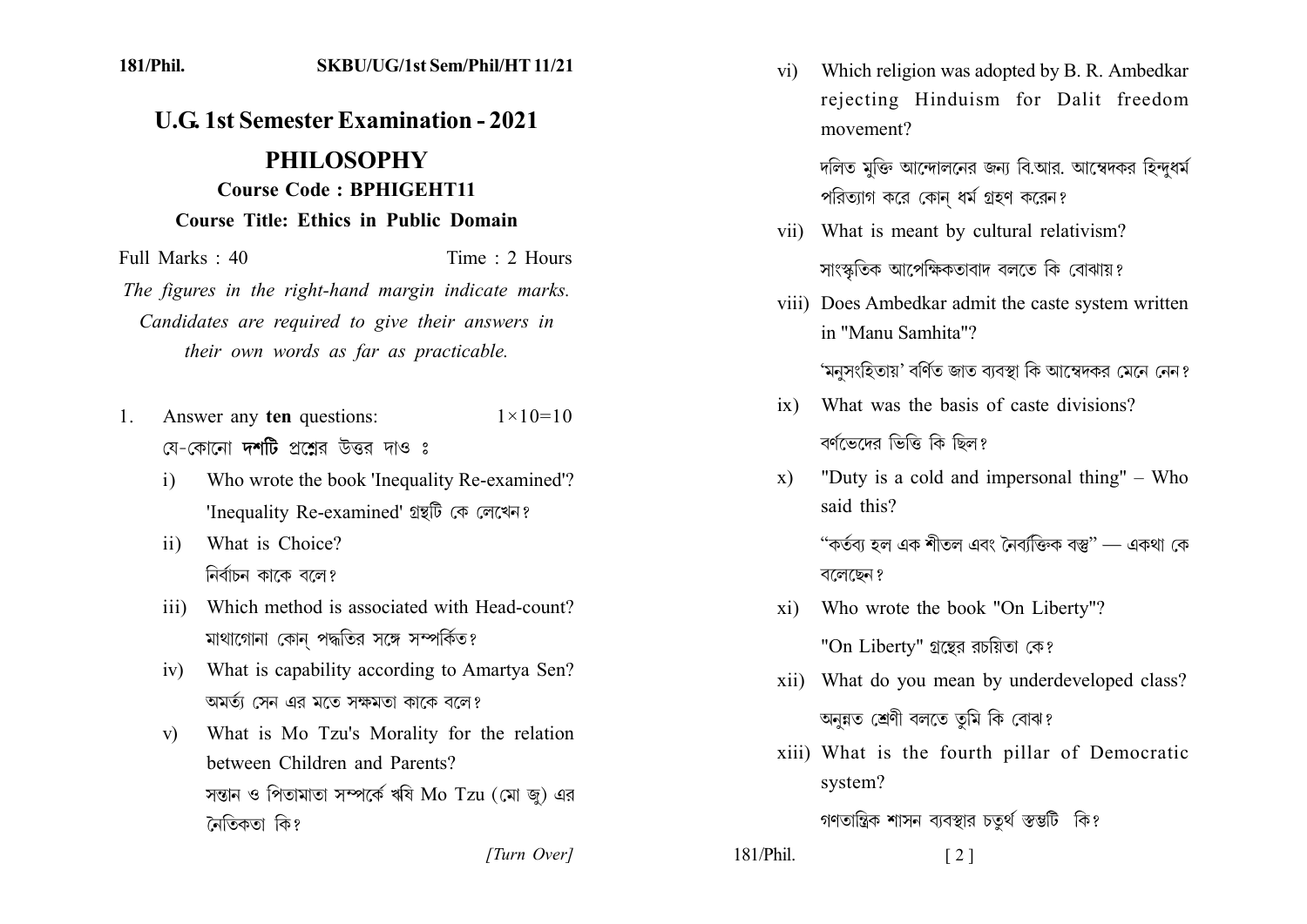- xiv) What is untouchability? অস্পশ্যতা কি?
- xv) Write the name of moral philosopher who holds the view that "moral value is subjective". এমন একজন নৈতিক দার্শনিকের নাম কর যার মতে, ''নৈতিক মল্য ব্যক্তি সাপেক্ষ"।
- Answer any five questions:  $2 \times 5 = 10$ 2. য়ে-কোনো **পাঁচটি** প্রশ্নের উত্তর দাও ঃ
	- $\mathbf{i}$ What are the four pillars of democracy? গণতান্ত্রিক ব্যবস্থার চারটি স্তম্ভ কি কি?
	- What is meant by inequality?  $\rm ii)$ অসামা বলতে কি বোঝায়?
	- What is the relation between Media Ethics and  $\overline{\text{iii}}$ Democracy?

গণমাধাম ও গণতন্ত্রের মধ্যে সম্পর্ক কী?

iv) "... They repudiate the family." Who are 'they' referred to here? "... তারা পরিবারকে বিলপ্ত করে।" এখানে 'তারা' বলতে

কাদের বোঝানো হয়েছে?

- What is gender inequality?  $\mathbf{v}$ লিঙ্গ বৈষমা কি?
- What is meant by "being alive"?  $\overline{vi}$ "বৈচে থাকার" অর্থ কি?

 $\begin{bmatrix} 3 \end{bmatrix}$ 

- vii) What is "Social Contract"? "সামাজিক চক্তি" কাকে বলে?
- viii) What is democracy? গণতন্ত্র কাকে বলে?
- Answer any two questions:  $\mathcal{Z}$  $5 \times 2 = 10$ যে-কোনো দু'টি প্রশ্নের উত্তর দাও ঃ
	- $\mathbf{i}$ Write short notes on accuracy and complete news.

যথাযথ ও পূর্ণাঙ্গ সংবাদ সম্পর্কে সংক্ষিপ্ত টীকা লেখ।

Which is more important between duty and love  $\overline{11}$ in relation to parent and children? Discuss after James Rachel

> সন্তান ও পিতামাতার সম্পর্কে কর্তব্য ও প্রেমের মধ্যে কোনটি গুরুত্বপূর্ণ? James Rachel-কে অনুসরণ করে আলোচনা কর।

iii) How does Amartya Sen re-examine the concept of equality? Discuss.

অমর্ত্য সেন কেমনভাবে সমতার ধারণাটিকে পনঃপরীক্ষা করেছেন ?

Answer any one question:  $10 \times 1 = 10$ 4. য়ে–কোনো **একটি** প্রশ্নের উত্তর দাও ঃ

 $[4]$ 

 $\mathbf{i}$ Explain the nature of poverty according to Amartya Sen.

অমর্তা সেন এর মতে দারিদ্রোর স্বরূপ ব্যাখ্যা কর।

 $181/P$ hil.